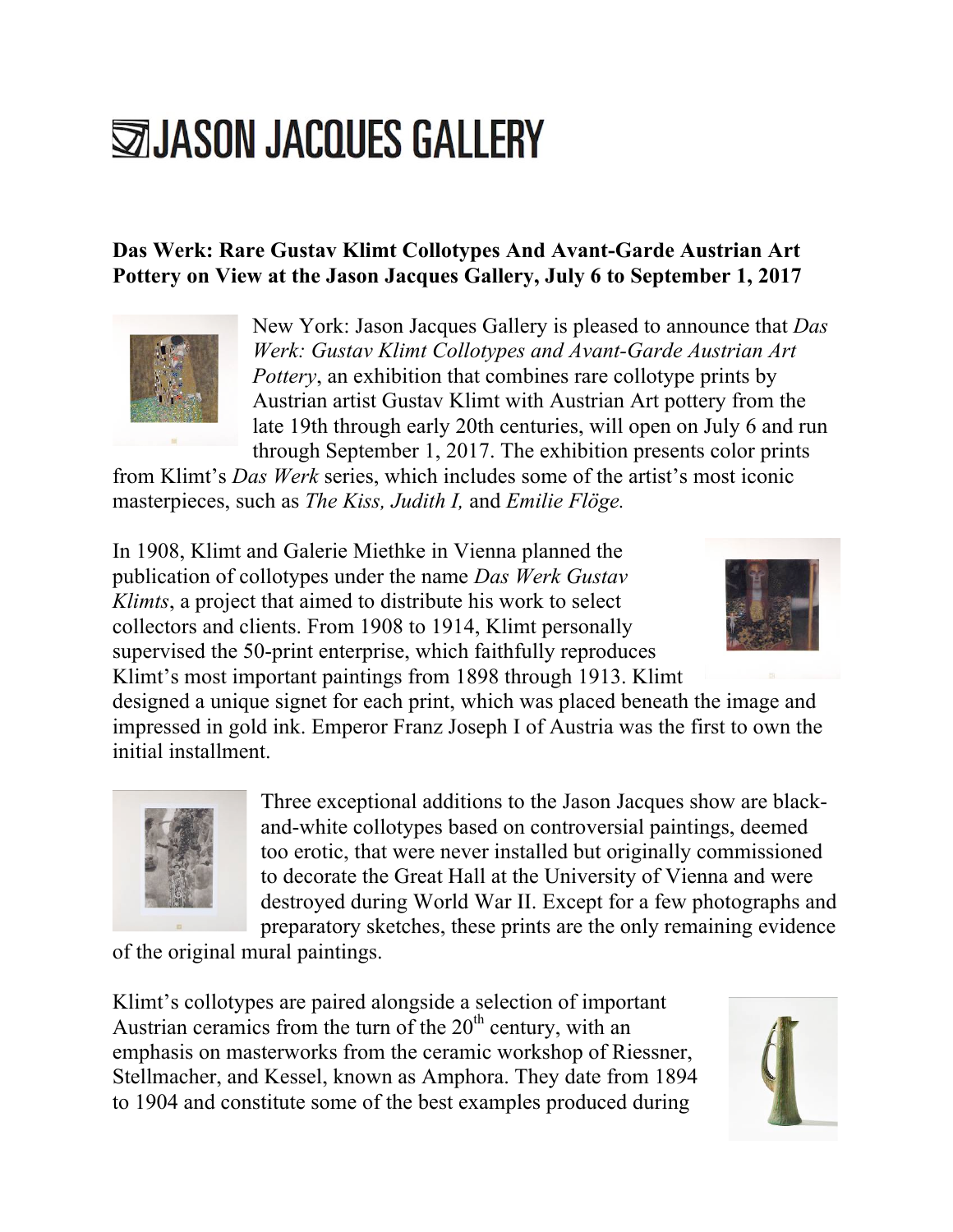that period, featuring fauna and flora inspired designs, simulated jewels, and Klimt-inspired compositions. Located in Turn Teplitz, Austria (now part of the Czech Republic), Amphora was founded in the 1890s and employed some of the most talented ceramists of the period, including Alfred Stellmacher, Eduard Stellmacher, and Paul Dachsel. Their exceptional abilities as skilled technicians and designers contributed to the development of a unique genre of art pottery associated with the Jugendstil movement.



"This exhibition carries me back to my early days when Teplitz ceramics were the roots of my gallery during my time in Vienna in the early 90s," says Jason Jacques. "I feel as if I've come full circle to that time through the exhibition today. And having the complete portfolio of *Das Werk Gustav Klimts* as part of the exhibition is particularly gratifying."

In the same manner that Klimt incorporated design and ornamental elements into his two-dimensional paintings, Paul Dachsel and Amphora artists took stylistic inspiration from painting and sculpture in order to radically transform pottery into an art form of its own. *Das Werk* seeks to reconsider the intricate relationship between painting and the applied arts during the Austro-Hungarian Belle Époque.



The Jason Jacques Gallery is located at 29 East 73<sup>rd</sup> Street in New York. Gallery hours are 10 a.m. to 6 p.m., Monday through Saturday in July and in August, Monday through Friday, 10 a.m. to 6 p.m. or by appointment. For more information visit www.jasonjacques.com

Captions (top to bottom):

- 1.Gustav Klimt *The Kiss (Das Werk Gustav Klimts)*, 1908-1914 Collotype
- 2. Gustav Klimt *Pallas Athena (Das Werk Gustav Klimts)* 1908-1914 Collotype
- 3.Gustav Klimt *Medicine (Das Werk Gustav Klimts)*, 1914 Collotype
- 4.Paul Dachsel *Pierced Pitcher*, c.1900 Hard earthenware